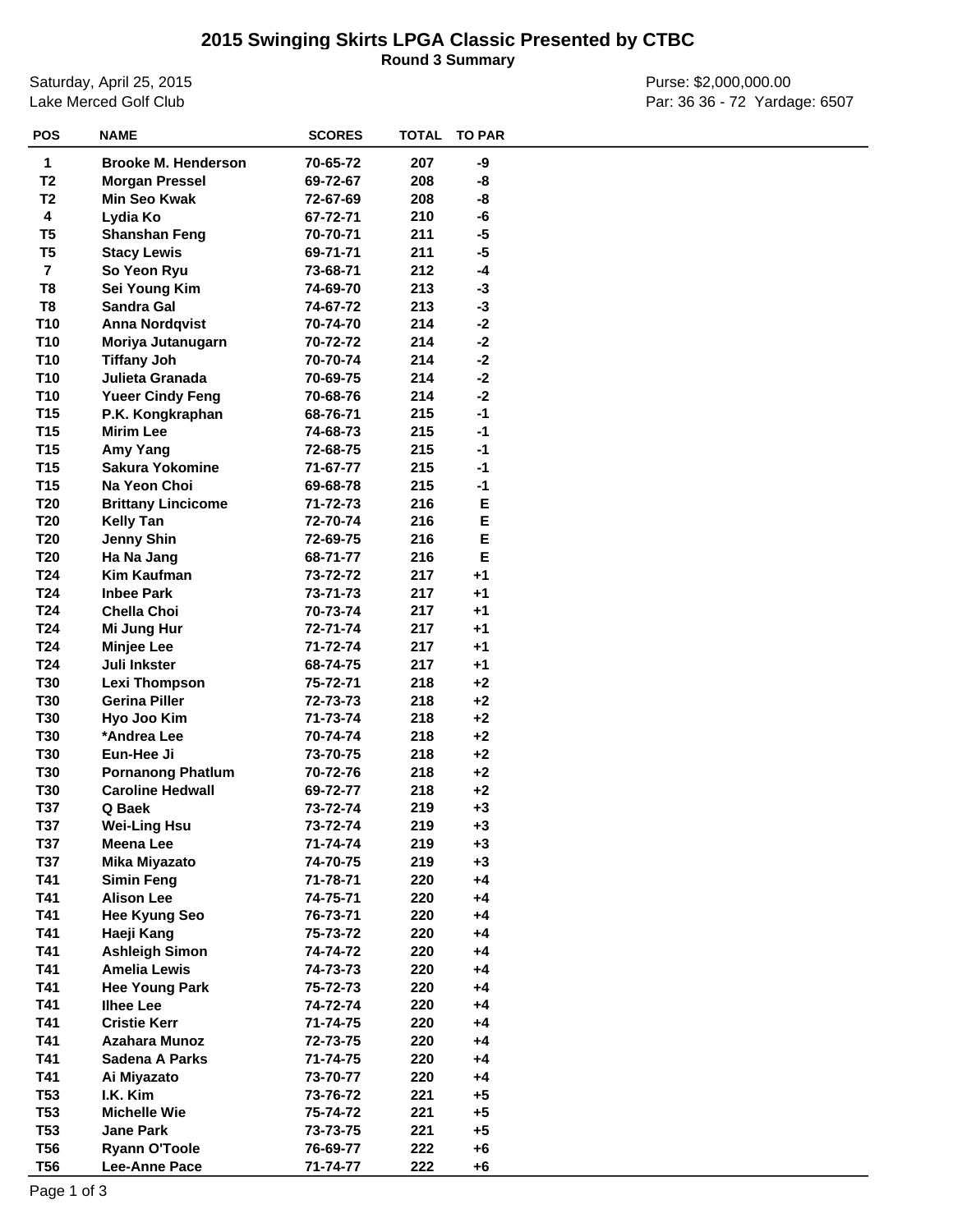## **2015 Swinging Skirts LPGA Classic Presented by CTBC**

**Round 3 Summary**

Saturday, April 25, 2015 Lake Merced Golf Club

Purse: \$2,000,000.00 Par: 36 36 - 72 Yardage: 6507

| <b>T58</b><br><b>Yu-Ling Hsieh</b><br>223<br>$+7$<br>74-74-75<br><b>T58</b><br><b>Dewi Claire Schreefel</b><br>223<br>$+7$<br>74-74-75<br><b>T58</b><br>223<br>Kelly W Shon<br>72-76-75<br>$+7$<br><b>T58</b><br>*Yu-Sang Hou<br>72-75-76<br>223<br>$+7$<br><b>T58</b><br>Sue Kim<br>223<br>$+7$<br>72-74-77<br><b>T58</b><br><b>Maria Hernandez</b><br>223<br>74-71-78<br>$+7$<br>T64<br><b>Karine Icher</b><br>74-75-75<br>224<br>$+8$<br>T64<br><b>Sarah Jane Smith</b><br>224<br>72-77-75<br>$+8$<br>T64<br><b>Katie Burnett</b><br>224<br>73-74-77<br>+8<br>T64<br>Jennifer Johnson<br>224<br>74-73-77<br>+8<br><b>T68</b><br>225<br><b>Amy Anderson</b><br>73-75-77<br>$+9$<br><b>T68</b><br><b>Danielle Kang</b><br>225<br>74-74-77<br>$+9$<br><b>T68</b><br>225<br>$+9$<br><b>Mina Harigae</b><br>75-72-78<br>T71<br><b>Laura Davies</b><br>$+10$<br>72-77-77<br>226<br>T71<br><b>Meng Chu Chen</b><br>226<br>$+10$<br>73-75-78<br>T71<br><b>Karrie Webb</b><br>74-74-78<br>226<br>$+10$<br>T74<br>$+11$<br><b>Katherine Kirk</b><br>227<br>76-73-78<br>T74<br>$+11$<br><b>Christel Boeljon</b><br>74-73-80<br>227<br>76<br>$+12$<br>Carlota Ciganda<br>74-75-79<br>228<br><b>T77</b><br>$+13$<br>Ariya Jutanugarn<br>78-70-81<br>229<br><b>T77</b><br><b>Caroline Masson</b><br>229<br>$+13$<br>75-73-81<br>79<br><b>Candie Kung</b><br>74-75-81<br>230<br>$+14$<br>75-75<br>150<br><b>CUT</b><br><b>Mallory Blackwelder</b><br>150<br><b>CUT</b><br>Laura Diaz<br>74-76<br>Pernilla Lindberg<br>150<br><b>CUT</b><br>78-72<br><b>Kris Tamulis</b><br>74-76<br>150<br><b>CUT</b><br>Yani Tseng<br>76-74<br>150<br><b>CUT</b><br>74-76<br>150<br><b>CUT</b><br><b>Sun Young Yoo</b><br>Pei-Yun Chien<br>76-75<br><b>CUT</b><br>151<br><b>Austin Ernst</b><br>77-74<br><b>CUT</b><br>151<br>Lisa Ferrero<br>77-74<br>151<br><b>CUT</b><br>151<br><b>CUT</b><br><b>Nannette Hill</b><br>74-77<br>76-75<br>151<br><b>CUT</b><br>Sarah Kemp<br>79-72<br>151<br><b>CUT</b><br><b>Christina Kim</b><br>75-76<br>151<br><b>CUT</b><br>Mi Hyang Lee<br><b>CUT</b><br>Xi Yu Lin<br>74-77<br>151<br>*Mika Liu<br>76-75<br>151<br><b>CUT</b><br>151<br>74-77<br><b>CUT</b><br><b>Catriona Matthew</b><br>151<br><b>CUT</b><br><b>Sydnee Michaels</b><br>76-75<br>*Su-Hyun Oh<br>77-74<br>151<br><b>CUT</b><br><b>CUT</b><br><b>Brooke Pancake</b><br>72-79<br>151<br><b>CUT</b><br><b>Beatriz Recari</b><br>72-79<br>151<br><b>CUT</b><br>77-74<br>151<br>Jennifer Song<br><b>Jackie Stoelting</b><br>151<br><b>CUT</b><br>74-77<br><b>CUT</b><br><b>Alison Walshe</b><br>75-76<br>151<br>Danah Bordner<br>74-78<br>152<br><b>CUT</b><br><b>CUT</b><br><b>Dori Carter</b><br>76-76<br>152<br>152<br><b>CUT</b><br>Joanna Klatten<br>76-76<br>152<br><b>CUT</b><br>$77 - 75$<br><b>Min Lee</b><br>152<br><b>Mo Martin</b><br>75-77<br><b>CUT</b><br><b>CUT</b><br>Giulia Sergas<br>$77 - 75$<br>152<br><b>CUT</b><br><b>Marina Alex</b><br>78-75<br>153<br><b>CUT</b><br>*Kristen Gillman<br>77-76<br>153<br><b>CUT</b><br>77-76<br>153<br><b>Brittany Lang</b><br><b>CUT</b><br>Paula Reto<br>75-78<br>153<br>153<br><b>CUT</b><br>Demi Runas<br>77-76<br>Thidapa Suwannapura<br>153<br><b>CUT</b><br>79-74 | <b>POS</b> | <b>NAME</b> | <b>SCORES</b> | <b>TOTAL</b> | <b>TO PAR</b> |  |
|----------------------------------------------------------------------------------------------------------------------------------------------------------------------------------------------------------------------------------------------------------------------------------------------------------------------------------------------------------------------------------------------------------------------------------------------------------------------------------------------------------------------------------------------------------------------------------------------------------------------------------------------------------------------------------------------------------------------------------------------------------------------------------------------------------------------------------------------------------------------------------------------------------------------------------------------------------------------------------------------------------------------------------------------------------------------------------------------------------------------------------------------------------------------------------------------------------------------------------------------------------------------------------------------------------------------------------------------------------------------------------------------------------------------------------------------------------------------------------------------------------------------------------------------------------------------------------------------------------------------------------------------------------------------------------------------------------------------------------------------------------------------------------------------------------------------------------------------------------------------------------------------------------------------------------------------------------------------------------------------------------------------------------------------------------------------------------------------------------------------------------------------------------------------------------------------------------------------------------------------------------------------------------------------------------------------------------------------------------------------------------------------------------------------------------------------------------------------------------------------------------------------------------------------------------------------------------------------------------------------------------------------------------------------------------------------------------------------------------------------------------------------------------------------------------------------------------------------------------------------------------------------------------------------------------------------------------------------------------------------------------------------------------------------------------------------------------------------------------------------------------------------------------------------------------------------------------|------------|-------------|---------------|--------------|---------------|--|
|                                                                                                                                                                                                                                                                                                                                                                                                                                                                                                                                                                                                                                                                                                                                                                                                                                                                                                                                                                                                                                                                                                                                                                                                                                                                                                                                                                                                                                                                                                                                                                                                                                                                                                                                                                                                                                                                                                                                                                                                                                                                                                                                                                                                                                                                                                                                                                                                                                                                                                                                                                                                                                                                                                                                                                                                                                                                                                                                                                                                                                                                                                                                                                                                          |            |             |               |              |               |  |
|                                                                                                                                                                                                                                                                                                                                                                                                                                                                                                                                                                                                                                                                                                                                                                                                                                                                                                                                                                                                                                                                                                                                                                                                                                                                                                                                                                                                                                                                                                                                                                                                                                                                                                                                                                                                                                                                                                                                                                                                                                                                                                                                                                                                                                                                                                                                                                                                                                                                                                                                                                                                                                                                                                                                                                                                                                                                                                                                                                                                                                                                                                                                                                                                          |            |             |               |              |               |  |
|                                                                                                                                                                                                                                                                                                                                                                                                                                                                                                                                                                                                                                                                                                                                                                                                                                                                                                                                                                                                                                                                                                                                                                                                                                                                                                                                                                                                                                                                                                                                                                                                                                                                                                                                                                                                                                                                                                                                                                                                                                                                                                                                                                                                                                                                                                                                                                                                                                                                                                                                                                                                                                                                                                                                                                                                                                                                                                                                                                                                                                                                                                                                                                                                          |            |             |               |              |               |  |
|                                                                                                                                                                                                                                                                                                                                                                                                                                                                                                                                                                                                                                                                                                                                                                                                                                                                                                                                                                                                                                                                                                                                                                                                                                                                                                                                                                                                                                                                                                                                                                                                                                                                                                                                                                                                                                                                                                                                                                                                                                                                                                                                                                                                                                                                                                                                                                                                                                                                                                                                                                                                                                                                                                                                                                                                                                                                                                                                                                                                                                                                                                                                                                                                          |            |             |               |              |               |  |
|                                                                                                                                                                                                                                                                                                                                                                                                                                                                                                                                                                                                                                                                                                                                                                                                                                                                                                                                                                                                                                                                                                                                                                                                                                                                                                                                                                                                                                                                                                                                                                                                                                                                                                                                                                                                                                                                                                                                                                                                                                                                                                                                                                                                                                                                                                                                                                                                                                                                                                                                                                                                                                                                                                                                                                                                                                                                                                                                                                                                                                                                                                                                                                                                          |            |             |               |              |               |  |
|                                                                                                                                                                                                                                                                                                                                                                                                                                                                                                                                                                                                                                                                                                                                                                                                                                                                                                                                                                                                                                                                                                                                                                                                                                                                                                                                                                                                                                                                                                                                                                                                                                                                                                                                                                                                                                                                                                                                                                                                                                                                                                                                                                                                                                                                                                                                                                                                                                                                                                                                                                                                                                                                                                                                                                                                                                                                                                                                                                                                                                                                                                                                                                                                          |            |             |               |              |               |  |
|                                                                                                                                                                                                                                                                                                                                                                                                                                                                                                                                                                                                                                                                                                                                                                                                                                                                                                                                                                                                                                                                                                                                                                                                                                                                                                                                                                                                                                                                                                                                                                                                                                                                                                                                                                                                                                                                                                                                                                                                                                                                                                                                                                                                                                                                                                                                                                                                                                                                                                                                                                                                                                                                                                                                                                                                                                                                                                                                                                                                                                                                                                                                                                                                          |            |             |               |              |               |  |
|                                                                                                                                                                                                                                                                                                                                                                                                                                                                                                                                                                                                                                                                                                                                                                                                                                                                                                                                                                                                                                                                                                                                                                                                                                                                                                                                                                                                                                                                                                                                                                                                                                                                                                                                                                                                                                                                                                                                                                                                                                                                                                                                                                                                                                                                                                                                                                                                                                                                                                                                                                                                                                                                                                                                                                                                                                                                                                                                                                                                                                                                                                                                                                                                          |            |             |               |              |               |  |
|                                                                                                                                                                                                                                                                                                                                                                                                                                                                                                                                                                                                                                                                                                                                                                                                                                                                                                                                                                                                                                                                                                                                                                                                                                                                                                                                                                                                                                                                                                                                                                                                                                                                                                                                                                                                                                                                                                                                                                                                                                                                                                                                                                                                                                                                                                                                                                                                                                                                                                                                                                                                                                                                                                                                                                                                                                                                                                                                                                                                                                                                                                                                                                                                          |            |             |               |              |               |  |
|                                                                                                                                                                                                                                                                                                                                                                                                                                                                                                                                                                                                                                                                                                                                                                                                                                                                                                                                                                                                                                                                                                                                                                                                                                                                                                                                                                                                                                                                                                                                                                                                                                                                                                                                                                                                                                                                                                                                                                                                                                                                                                                                                                                                                                                                                                                                                                                                                                                                                                                                                                                                                                                                                                                                                                                                                                                                                                                                                                                                                                                                                                                                                                                                          |            |             |               |              |               |  |
|                                                                                                                                                                                                                                                                                                                                                                                                                                                                                                                                                                                                                                                                                                                                                                                                                                                                                                                                                                                                                                                                                                                                                                                                                                                                                                                                                                                                                                                                                                                                                                                                                                                                                                                                                                                                                                                                                                                                                                                                                                                                                                                                                                                                                                                                                                                                                                                                                                                                                                                                                                                                                                                                                                                                                                                                                                                                                                                                                                                                                                                                                                                                                                                                          |            |             |               |              |               |  |
|                                                                                                                                                                                                                                                                                                                                                                                                                                                                                                                                                                                                                                                                                                                                                                                                                                                                                                                                                                                                                                                                                                                                                                                                                                                                                                                                                                                                                                                                                                                                                                                                                                                                                                                                                                                                                                                                                                                                                                                                                                                                                                                                                                                                                                                                                                                                                                                                                                                                                                                                                                                                                                                                                                                                                                                                                                                                                                                                                                                                                                                                                                                                                                                                          |            |             |               |              |               |  |
|                                                                                                                                                                                                                                                                                                                                                                                                                                                                                                                                                                                                                                                                                                                                                                                                                                                                                                                                                                                                                                                                                                                                                                                                                                                                                                                                                                                                                                                                                                                                                                                                                                                                                                                                                                                                                                                                                                                                                                                                                                                                                                                                                                                                                                                                                                                                                                                                                                                                                                                                                                                                                                                                                                                                                                                                                                                                                                                                                                                                                                                                                                                                                                                                          |            |             |               |              |               |  |
|                                                                                                                                                                                                                                                                                                                                                                                                                                                                                                                                                                                                                                                                                                                                                                                                                                                                                                                                                                                                                                                                                                                                                                                                                                                                                                                                                                                                                                                                                                                                                                                                                                                                                                                                                                                                                                                                                                                                                                                                                                                                                                                                                                                                                                                                                                                                                                                                                                                                                                                                                                                                                                                                                                                                                                                                                                                                                                                                                                                                                                                                                                                                                                                                          |            |             |               |              |               |  |
|                                                                                                                                                                                                                                                                                                                                                                                                                                                                                                                                                                                                                                                                                                                                                                                                                                                                                                                                                                                                                                                                                                                                                                                                                                                                                                                                                                                                                                                                                                                                                                                                                                                                                                                                                                                                                                                                                                                                                                                                                                                                                                                                                                                                                                                                                                                                                                                                                                                                                                                                                                                                                                                                                                                                                                                                                                                                                                                                                                                                                                                                                                                                                                                                          |            |             |               |              |               |  |
|                                                                                                                                                                                                                                                                                                                                                                                                                                                                                                                                                                                                                                                                                                                                                                                                                                                                                                                                                                                                                                                                                                                                                                                                                                                                                                                                                                                                                                                                                                                                                                                                                                                                                                                                                                                                                                                                                                                                                                                                                                                                                                                                                                                                                                                                                                                                                                                                                                                                                                                                                                                                                                                                                                                                                                                                                                                                                                                                                                                                                                                                                                                                                                                                          |            |             |               |              |               |  |
|                                                                                                                                                                                                                                                                                                                                                                                                                                                                                                                                                                                                                                                                                                                                                                                                                                                                                                                                                                                                                                                                                                                                                                                                                                                                                                                                                                                                                                                                                                                                                                                                                                                                                                                                                                                                                                                                                                                                                                                                                                                                                                                                                                                                                                                                                                                                                                                                                                                                                                                                                                                                                                                                                                                                                                                                                                                                                                                                                                                                                                                                                                                                                                                                          |            |             |               |              |               |  |
|                                                                                                                                                                                                                                                                                                                                                                                                                                                                                                                                                                                                                                                                                                                                                                                                                                                                                                                                                                                                                                                                                                                                                                                                                                                                                                                                                                                                                                                                                                                                                                                                                                                                                                                                                                                                                                                                                                                                                                                                                                                                                                                                                                                                                                                                                                                                                                                                                                                                                                                                                                                                                                                                                                                                                                                                                                                                                                                                                                                                                                                                                                                                                                                                          |            |             |               |              |               |  |
|                                                                                                                                                                                                                                                                                                                                                                                                                                                                                                                                                                                                                                                                                                                                                                                                                                                                                                                                                                                                                                                                                                                                                                                                                                                                                                                                                                                                                                                                                                                                                                                                                                                                                                                                                                                                                                                                                                                                                                                                                                                                                                                                                                                                                                                                                                                                                                                                                                                                                                                                                                                                                                                                                                                                                                                                                                                                                                                                                                                                                                                                                                                                                                                                          |            |             |               |              |               |  |
|                                                                                                                                                                                                                                                                                                                                                                                                                                                                                                                                                                                                                                                                                                                                                                                                                                                                                                                                                                                                                                                                                                                                                                                                                                                                                                                                                                                                                                                                                                                                                                                                                                                                                                                                                                                                                                                                                                                                                                                                                                                                                                                                                                                                                                                                                                                                                                                                                                                                                                                                                                                                                                                                                                                                                                                                                                                                                                                                                                                                                                                                                                                                                                                                          |            |             |               |              |               |  |
|                                                                                                                                                                                                                                                                                                                                                                                                                                                                                                                                                                                                                                                                                                                                                                                                                                                                                                                                                                                                                                                                                                                                                                                                                                                                                                                                                                                                                                                                                                                                                                                                                                                                                                                                                                                                                                                                                                                                                                                                                                                                                                                                                                                                                                                                                                                                                                                                                                                                                                                                                                                                                                                                                                                                                                                                                                                                                                                                                                                                                                                                                                                                                                                                          |            |             |               |              |               |  |
|                                                                                                                                                                                                                                                                                                                                                                                                                                                                                                                                                                                                                                                                                                                                                                                                                                                                                                                                                                                                                                                                                                                                                                                                                                                                                                                                                                                                                                                                                                                                                                                                                                                                                                                                                                                                                                                                                                                                                                                                                                                                                                                                                                                                                                                                                                                                                                                                                                                                                                                                                                                                                                                                                                                                                                                                                                                                                                                                                                                                                                                                                                                                                                                                          |            |             |               |              |               |  |
|                                                                                                                                                                                                                                                                                                                                                                                                                                                                                                                                                                                                                                                                                                                                                                                                                                                                                                                                                                                                                                                                                                                                                                                                                                                                                                                                                                                                                                                                                                                                                                                                                                                                                                                                                                                                                                                                                                                                                                                                                                                                                                                                                                                                                                                                                                                                                                                                                                                                                                                                                                                                                                                                                                                                                                                                                                                                                                                                                                                                                                                                                                                                                                                                          |            |             |               |              |               |  |
|                                                                                                                                                                                                                                                                                                                                                                                                                                                                                                                                                                                                                                                                                                                                                                                                                                                                                                                                                                                                                                                                                                                                                                                                                                                                                                                                                                                                                                                                                                                                                                                                                                                                                                                                                                                                                                                                                                                                                                                                                                                                                                                                                                                                                                                                                                                                                                                                                                                                                                                                                                                                                                                                                                                                                                                                                                                                                                                                                                                                                                                                                                                                                                                                          |            |             |               |              |               |  |
|                                                                                                                                                                                                                                                                                                                                                                                                                                                                                                                                                                                                                                                                                                                                                                                                                                                                                                                                                                                                                                                                                                                                                                                                                                                                                                                                                                                                                                                                                                                                                                                                                                                                                                                                                                                                                                                                                                                                                                                                                                                                                                                                                                                                                                                                                                                                                                                                                                                                                                                                                                                                                                                                                                                                                                                                                                                                                                                                                                                                                                                                                                                                                                                                          |            |             |               |              |               |  |
|                                                                                                                                                                                                                                                                                                                                                                                                                                                                                                                                                                                                                                                                                                                                                                                                                                                                                                                                                                                                                                                                                                                                                                                                                                                                                                                                                                                                                                                                                                                                                                                                                                                                                                                                                                                                                                                                                                                                                                                                                                                                                                                                                                                                                                                                                                                                                                                                                                                                                                                                                                                                                                                                                                                                                                                                                                                                                                                                                                                                                                                                                                                                                                                                          |            |             |               |              |               |  |
|                                                                                                                                                                                                                                                                                                                                                                                                                                                                                                                                                                                                                                                                                                                                                                                                                                                                                                                                                                                                                                                                                                                                                                                                                                                                                                                                                                                                                                                                                                                                                                                                                                                                                                                                                                                                                                                                                                                                                                                                                                                                                                                                                                                                                                                                                                                                                                                                                                                                                                                                                                                                                                                                                                                                                                                                                                                                                                                                                                                                                                                                                                                                                                                                          |            |             |               |              |               |  |
|                                                                                                                                                                                                                                                                                                                                                                                                                                                                                                                                                                                                                                                                                                                                                                                                                                                                                                                                                                                                                                                                                                                                                                                                                                                                                                                                                                                                                                                                                                                                                                                                                                                                                                                                                                                                                                                                                                                                                                                                                                                                                                                                                                                                                                                                                                                                                                                                                                                                                                                                                                                                                                                                                                                                                                                                                                                                                                                                                                                                                                                                                                                                                                                                          |            |             |               |              |               |  |
|                                                                                                                                                                                                                                                                                                                                                                                                                                                                                                                                                                                                                                                                                                                                                                                                                                                                                                                                                                                                                                                                                                                                                                                                                                                                                                                                                                                                                                                                                                                                                                                                                                                                                                                                                                                                                                                                                                                                                                                                                                                                                                                                                                                                                                                                                                                                                                                                                                                                                                                                                                                                                                                                                                                                                                                                                                                                                                                                                                                                                                                                                                                                                                                                          |            |             |               |              |               |  |
|                                                                                                                                                                                                                                                                                                                                                                                                                                                                                                                                                                                                                                                                                                                                                                                                                                                                                                                                                                                                                                                                                                                                                                                                                                                                                                                                                                                                                                                                                                                                                                                                                                                                                                                                                                                                                                                                                                                                                                                                                                                                                                                                                                                                                                                                                                                                                                                                                                                                                                                                                                                                                                                                                                                                                                                                                                                                                                                                                                                                                                                                                                                                                                                                          |            |             |               |              |               |  |
|                                                                                                                                                                                                                                                                                                                                                                                                                                                                                                                                                                                                                                                                                                                                                                                                                                                                                                                                                                                                                                                                                                                                                                                                                                                                                                                                                                                                                                                                                                                                                                                                                                                                                                                                                                                                                                                                                                                                                                                                                                                                                                                                                                                                                                                                                                                                                                                                                                                                                                                                                                                                                                                                                                                                                                                                                                                                                                                                                                                                                                                                                                                                                                                                          |            |             |               |              |               |  |
|                                                                                                                                                                                                                                                                                                                                                                                                                                                                                                                                                                                                                                                                                                                                                                                                                                                                                                                                                                                                                                                                                                                                                                                                                                                                                                                                                                                                                                                                                                                                                                                                                                                                                                                                                                                                                                                                                                                                                                                                                                                                                                                                                                                                                                                                                                                                                                                                                                                                                                                                                                                                                                                                                                                                                                                                                                                                                                                                                                                                                                                                                                                                                                                                          |            |             |               |              |               |  |
|                                                                                                                                                                                                                                                                                                                                                                                                                                                                                                                                                                                                                                                                                                                                                                                                                                                                                                                                                                                                                                                                                                                                                                                                                                                                                                                                                                                                                                                                                                                                                                                                                                                                                                                                                                                                                                                                                                                                                                                                                                                                                                                                                                                                                                                                                                                                                                                                                                                                                                                                                                                                                                                                                                                                                                                                                                                                                                                                                                                                                                                                                                                                                                                                          |            |             |               |              |               |  |
|                                                                                                                                                                                                                                                                                                                                                                                                                                                                                                                                                                                                                                                                                                                                                                                                                                                                                                                                                                                                                                                                                                                                                                                                                                                                                                                                                                                                                                                                                                                                                                                                                                                                                                                                                                                                                                                                                                                                                                                                                                                                                                                                                                                                                                                                                                                                                                                                                                                                                                                                                                                                                                                                                                                                                                                                                                                                                                                                                                                                                                                                                                                                                                                                          |            |             |               |              |               |  |
|                                                                                                                                                                                                                                                                                                                                                                                                                                                                                                                                                                                                                                                                                                                                                                                                                                                                                                                                                                                                                                                                                                                                                                                                                                                                                                                                                                                                                                                                                                                                                                                                                                                                                                                                                                                                                                                                                                                                                                                                                                                                                                                                                                                                                                                                                                                                                                                                                                                                                                                                                                                                                                                                                                                                                                                                                                                                                                                                                                                                                                                                                                                                                                                                          |            |             |               |              |               |  |
|                                                                                                                                                                                                                                                                                                                                                                                                                                                                                                                                                                                                                                                                                                                                                                                                                                                                                                                                                                                                                                                                                                                                                                                                                                                                                                                                                                                                                                                                                                                                                                                                                                                                                                                                                                                                                                                                                                                                                                                                                                                                                                                                                                                                                                                                                                                                                                                                                                                                                                                                                                                                                                                                                                                                                                                                                                                                                                                                                                                                                                                                                                                                                                                                          |            |             |               |              |               |  |
|                                                                                                                                                                                                                                                                                                                                                                                                                                                                                                                                                                                                                                                                                                                                                                                                                                                                                                                                                                                                                                                                                                                                                                                                                                                                                                                                                                                                                                                                                                                                                                                                                                                                                                                                                                                                                                                                                                                                                                                                                                                                                                                                                                                                                                                                                                                                                                                                                                                                                                                                                                                                                                                                                                                                                                                                                                                                                                                                                                                                                                                                                                                                                                                                          |            |             |               |              |               |  |
|                                                                                                                                                                                                                                                                                                                                                                                                                                                                                                                                                                                                                                                                                                                                                                                                                                                                                                                                                                                                                                                                                                                                                                                                                                                                                                                                                                                                                                                                                                                                                                                                                                                                                                                                                                                                                                                                                                                                                                                                                                                                                                                                                                                                                                                                                                                                                                                                                                                                                                                                                                                                                                                                                                                                                                                                                                                                                                                                                                                                                                                                                                                                                                                                          |            |             |               |              |               |  |
|                                                                                                                                                                                                                                                                                                                                                                                                                                                                                                                                                                                                                                                                                                                                                                                                                                                                                                                                                                                                                                                                                                                                                                                                                                                                                                                                                                                                                                                                                                                                                                                                                                                                                                                                                                                                                                                                                                                                                                                                                                                                                                                                                                                                                                                                                                                                                                                                                                                                                                                                                                                                                                                                                                                                                                                                                                                                                                                                                                                                                                                                                                                                                                                                          |            |             |               |              |               |  |
|                                                                                                                                                                                                                                                                                                                                                                                                                                                                                                                                                                                                                                                                                                                                                                                                                                                                                                                                                                                                                                                                                                                                                                                                                                                                                                                                                                                                                                                                                                                                                                                                                                                                                                                                                                                                                                                                                                                                                                                                                                                                                                                                                                                                                                                                                                                                                                                                                                                                                                                                                                                                                                                                                                                                                                                                                                                                                                                                                                                                                                                                                                                                                                                                          |            |             |               |              |               |  |
|                                                                                                                                                                                                                                                                                                                                                                                                                                                                                                                                                                                                                                                                                                                                                                                                                                                                                                                                                                                                                                                                                                                                                                                                                                                                                                                                                                                                                                                                                                                                                                                                                                                                                                                                                                                                                                                                                                                                                                                                                                                                                                                                                                                                                                                                                                                                                                                                                                                                                                                                                                                                                                                                                                                                                                                                                                                                                                                                                                                                                                                                                                                                                                                                          |            |             |               |              |               |  |
|                                                                                                                                                                                                                                                                                                                                                                                                                                                                                                                                                                                                                                                                                                                                                                                                                                                                                                                                                                                                                                                                                                                                                                                                                                                                                                                                                                                                                                                                                                                                                                                                                                                                                                                                                                                                                                                                                                                                                                                                                                                                                                                                                                                                                                                                                                                                                                                                                                                                                                                                                                                                                                                                                                                                                                                                                                                                                                                                                                                                                                                                                                                                                                                                          |            |             |               |              |               |  |
|                                                                                                                                                                                                                                                                                                                                                                                                                                                                                                                                                                                                                                                                                                                                                                                                                                                                                                                                                                                                                                                                                                                                                                                                                                                                                                                                                                                                                                                                                                                                                                                                                                                                                                                                                                                                                                                                                                                                                                                                                                                                                                                                                                                                                                                                                                                                                                                                                                                                                                                                                                                                                                                                                                                                                                                                                                                                                                                                                                                                                                                                                                                                                                                                          |            |             |               |              |               |  |
|                                                                                                                                                                                                                                                                                                                                                                                                                                                                                                                                                                                                                                                                                                                                                                                                                                                                                                                                                                                                                                                                                                                                                                                                                                                                                                                                                                                                                                                                                                                                                                                                                                                                                                                                                                                                                                                                                                                                                                                                                                                                                                                                                                                                                                                                                                                                                                                                                                                                                                                                                                                                                                                                                                                                                                                                                                                                                                                                                                                                                                                                                                                                                                                                          |            |             |               |              |               |  |
|                                                                                                                                                                                                                                                                                                                                                                                                                                                                                                                                                                                                                                                                                                                                                                                                                                                                                                                                                                                                                                                                                                                                                                                                                                                                                                                                                                                                                                                                                                                                                                                                                                                                                                                                                                                                                                                                                                                                                                                                                                                                                                                                                                                                                                                                                                                                                                                                                                                                                                                                                                                                                                                                                                                                                                                                                                                                                                                                                                                                                                                                                                                                                                                                          |            |             |               |              |               |  |
|                                                                                                                                                                                                                                                                                                                                                                                                                                                                                                                                                                                                                                                                                                                                                                                                                                                                                                                                                                                                                                                                                                                                                                                                                                                                                                                                                                                                                                                                                                                                                                                                                                                                                                                                                                                                                                                                                                                                                                                                                                                                                                                                                                                                                                                                                                                                                                                                                                                                                                                                                                                                                                                                                                                                                                                                                                                                                                                                                                                                                                                                                                                                                                                                          |            |             |               |              |               |  |
|                                                                                                                                                                                                                                                                                                                                                                                                                                                                                                                                                                                                                                                                                                                                                                                                                                                                                                                                                                                                                                                                                                                                                                                                                                                                                                                                                                                                                                                                                                                                                                                                                                                                                                                                                                                                                                                                                                                                                                                                                                                                                                                                                                                                                                                                                                                                                                                                                                                                                                                                                                                                                                                                                                                                                                                                                                                                                                                                                                                                                                                                                                                                                                                                          |            |             |               |              |               |  |
|                                                                                                                                                                                                                                                                                                                                                                                                                                                                                                                                                                                                                                                                                                                                                                                                                                                                                                                                                                                                                                                                                                                                                                                                                                                                                                                                                                                                                                                                                                                                                                                                                                                                                                                                                                                                                                                                                                                                                                                                                                                                                                                                                                                                                                                                                                                                                                                                                                                                                                                                                                                                                                                                                                                                                                                                                                                                                                                                                                                                                                                                                                                                                                                                          |            |             |               |              |               |  |
|                                                                                                                                                                                                                                                                                                                                                                                                                                                                                                                                                                                                                                                                                                                                                                                                                                                                                                                                                                                                                                                                                                                                                                                                                                                                                                                                                                                                                                                                                                                                                                                                                                                                                                                                                                                                                                                                                                                                                                                                                                                                                                                                                                                                                                                                                                                                                                                                                                                                                                                                                                                                                                                                                                                                                                                                                                                                                                                                                                                                                                                                                                                                                                                                          |            |             |               |              |               |  |
|                                                                                                                                                                                                                                                                                                                                                                                                                                                                                                                                                                                                                                                                                                                                                                                                                                                                                                                                                                                                                                                                                                                                                                                                                                                                                                                                                                                                                                                                                                                                                                                                                                                                                                                                                                                                                                                                                                                                                                                                                                                                                                                                                                                                                                                                                                                                                                                                                                                                                                                                                                                                                                                                                                                                                                                                                                                                                                                                                                                                                                                                                                                                                                                                          |            |             |               |              |               |  |
|                                                                                                                                                                                                                                                                                                                                                                                                                                                                                                                                                                                                                                                                                                                                                                                                                                                                                                                                                                                                                                                                                                                                                                                                                                                                                                                                                                                                                                                                                                                                                                                                                                                                                                                                                                                                                                                                                                                                                                                                                                                                                                                                                                                                                                                                                                                                                                                                                                                                                                                                                                                                                                                                                                                                                                                                                                                                                                                                                                                                                                                                                                                                                                                                          |            |             |               |              |               |  |
|                                                                                                                                                                                                                                                                                                                                                                                                                                                                                                                                                                                                                                                                                                                                                                                                                                                                                                                                                                                                                                                                                                                                                                                                                                                                                                                                                                                                                                                                                                                                                                                                                                                                                                                                                                                                                                                                                                                                                                                                                                                                                                                                                                                                                                                                                                                                                                                                                                                                                                                                                                                                                                                                                                                                                                                                                                                                                                                                                                                                                                                                                                                                                                                                          |            |             |               |              |               |  |
|                                                                                                                                                                                                                                                                                                                                                                                                                                                                                                                                                                                                                                                                                                                                                                                                                                                                                                                                                                                                                                                                                                                                                                                                                                                                                                                                                                                                                                                                                                                                                                                                                                                                                                                                                                                                                                                                                                                                                                                                                                                                                                                                                                                                                                                                                                                                                                                                                                                                                                                                                                                                                                                                                                                                                                                                                                                                                                                                                                                                                                                                                                                                                                                                          |            |             |               |              |               |  |
|                                                                                                                                                                                                                                                                                                                                                                                                                                                                                                                                                                                                                                                                                                                                                                                                                                                                                                                                                                                                                                                                                                                                                                                                                                                                                                                                                                                                                                                                                                                                                                                                                                                                                                                                                                                                                                                                                                                                                                                                                                                                                                                                                                                                                                                                                                                                                                                                                                                                                                                                                                                                                                                                                                                                                                                                                                                                                                                                                                                                                                                                                                                                                                                                          |            |             |               |              |               |  |
|                                                                                                                                                                                                                                                                                                                                                                                                                                                                                                                                                                                                                                                                                                                                                                                                                                                                                                                                                                                                                                                                                                                                                                                                                                                                                                                                                                                                                                                                                                                                                                                                                                                                                                                                                                                                                                                                                                                                                                                                                                                                                                                                                                                                                                                                                                                                                                                                                                                                                                                                                                                                                                                                                                                                                                                                                                                                                                                                                                                                                                                                                                                                                                                                          |            |             |               |              |               |  |
|                                                                                                                                                                                                                                                                                                                                                                                                                                                                                                                                                                                                                                                                                                                                                                                                                                                                                                                                                                                                                                                                                                                                                                                                                                                                                                                                                                                                                                                                                                                                                                                                                                                                                                                                                                                                                                                                                                                                                                                                                                                                                                                                                                                                                                                                                                                                                                                                                                                                                                                                                                                                                                                                                                                                                                                                                                                                                                                                                                                                                                                                                                                                                                                                          |            |             |               |              |               |  |
|                                                                                                                                                                                                                                                                                                                                                                                                                                                                                                                                                                                                                                                                                                                                                                                                                                                                                                                                                                                                                                                                                                                                                                                                                                                                                                                                                                                                                                                                                                                                                                                                                                                                                                                                                                                                                                                                                                                                                                                                                                                                                                                                                                                                                                                                                                                                                                                                                                                                                                                                                                                                                                                                                                                                                                                                                                                                                                                                                                                                                                                                                                                                                                                                          |            |             |               |              |               |  |